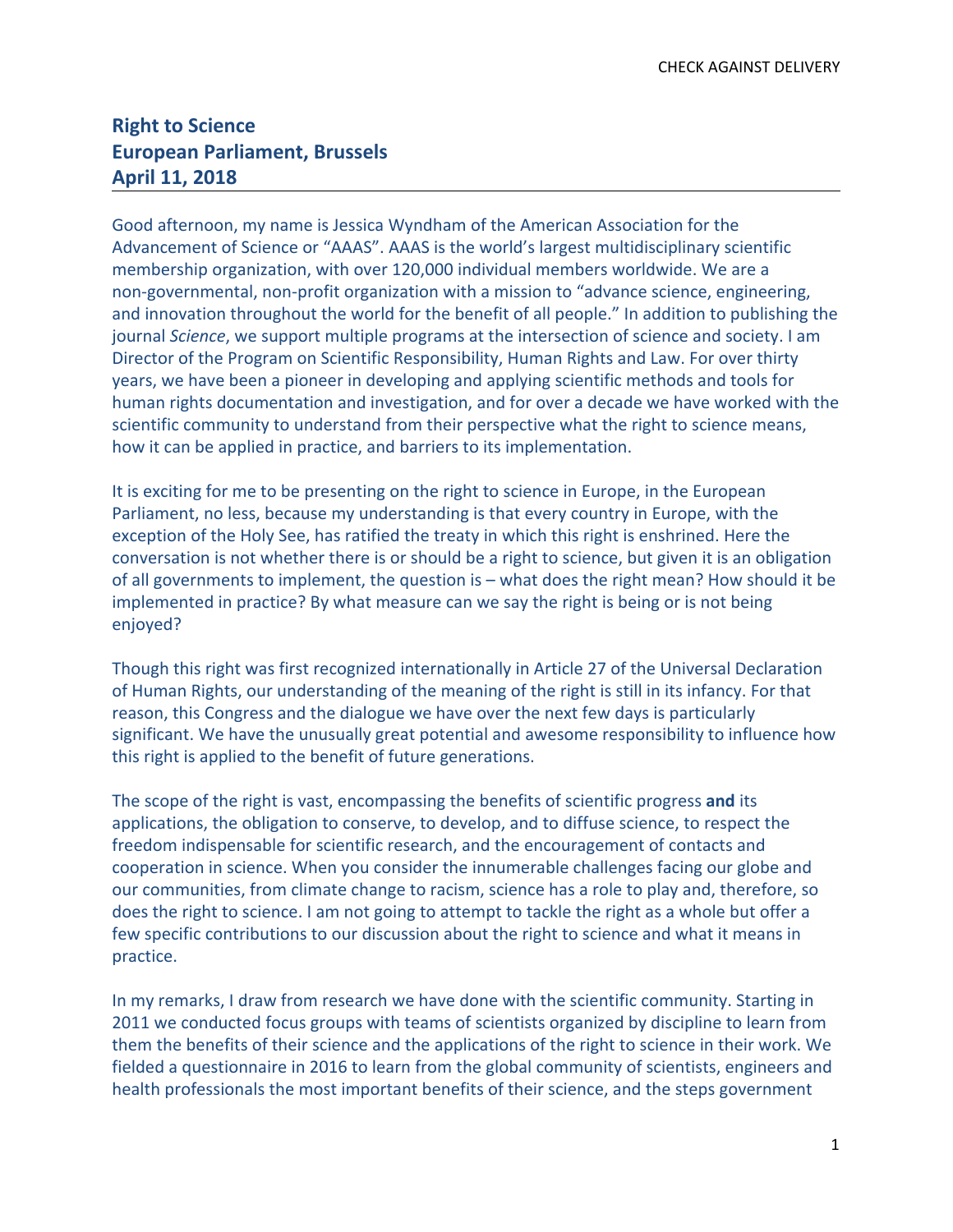could take to support the advancement of their work. We also conducted interviews with public health advocates around the world to learn how the right to science may, or may not, serve as a practical tool and framework in their work. It is from this research which I have undertaken together with sociologist Margaret Weigers Vitullo that I draw in my remarks today.

Specifically, I will address what our research has told us about:

- how to define science;
- what are the benefits of science in the context of this right?
- what does access mean? And
- what are core obligations of states with regard to the right to science?

Based not just on our research but going back to the debates leading to the adoption of the Covenant on Economic, Social and Cultural Rights we can say that science is knowledge, knowledge that is derived from a process that is iterative, logical and empirically-based. Actionable scientific knowledge is validated, it is validated through a system of peer review, it is also regulated (most often self-regulated) through ethical oversight. The scientific process is integral to what constitutes science and distinguishes scientific knowledge from other forms of knowledge.

With that understanding of what science is, what can we say are the benefits of science?

The language of the right articulated in the Covenant distinguishes between the benefits of **scientific progress** and the benefits of the **applications of science**. It is the applications of science on which there has been some focus in early discourse on the right to science. Science is applied in the development of products and treatments, provision of services, and development of technologies. These material benefits of science serve as the basis for many human rights. The right to health requires tools for diagnosis, nurses and doctors to provide healthcare, technologies to support treatment, and, medicines for cures. The right to a clean environment requires science and technology for mitigating and preventing destruction of the natural environment. The right to water requires the ability to capture, test, decontaminate and transport water to where it is needed. And the rights to freedom of information and freedom of expression require information communication technologies necessary to receive and impart knowledge. In this way, the right to science lies at the core of many other rights.

However, unless we are to limit the scope of potential influence of the right we cannot forget that the right not only addresses the "applications of science" but also the "benefits of scientific progress". Here we return to the essence of what science is – knowledge and the process by which it is created. One benefit of science is that it advances knowledge, sometimes that knowledge can be applied and inform action, sometimes the knowledge is the product of basic research, one piece in a bigger puzzle, the practical significance of which may not be first evident. As participants in our focus groups said, the scientific method can reveal "new truths about everything, from the vastness of the galaxies, to the vibrations of atoms within solid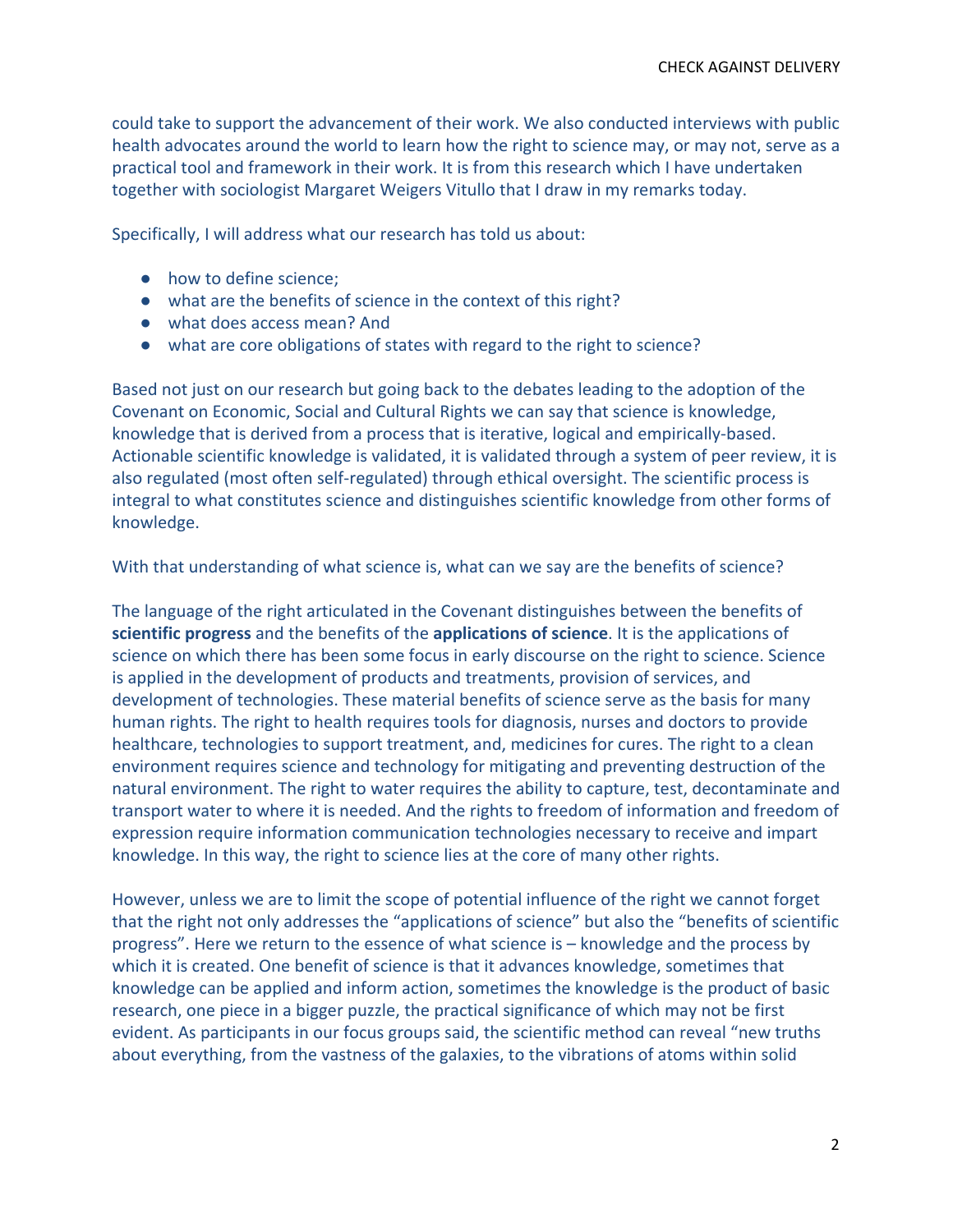structures, to the impact of germs and the complexities of humans interacting within social systems."

Science does not just advance knowledge in general, but it specifically provides an empirical basis for creating laws, for developing policies, and for planning, evaluating and monitoring programs. Policy making on climate change occurs, or at least should occur, based on our scientific understandings of the drivers and impacts of climate change. To achieve this, the right to science requires that scientists and peer-reviewed scientific data, analysis and findings be integrated into government functions. Just as science can inform legislative action, so, too, science contributes to the judicial system, contributing to the evidence necessary for just and fair prosecutions.

At the individual level, science empowers informed personal decision-making on what to eat and drink, whether to wear a helmet or use a seat belt, what medicines to take or treatments to follow, or whether to support a particular policy or practice. Our actions in each case are driven, at least in part and perhaps no more than subconsciously, by our understanding of the scientific underpinnings of the issue.

As such, implementation of the right to science, at its very core, demands acceptance of the scientific process as having intrinsic value, and evidence-based decision making as the logical corollary.

With this understanding of the benefits of science, what does that tell us about "access" in the context of the right to science? The right to science is not just about access to the products and services of science, though it is certainly that. Given that science encompasses both the products, as well as the process of science, when addressing "access" we must take a holistic approach, from consumers of science – which is all of us at most points of our day and moments in our lives – to scientists, creators and innovators.

Consumers of science require the products and services of science, but they also need information, scientific technical information translated to be understandable to the untrained individual. The more trained someone becomes, the more they could be expected to understand and require access to the original scientific literature. Science creators and innovators, they need not only access to the technical literature, but also access to data, and to samples, materials and to subjects to use in their research.

For the right to science to be realized, therefore, access to each of these must be provided. However, as the scientific community has pointed out, access presupposes funding to do research, it is also dependent on information communication technologies to deliver information, and even to deliver the products and services of science, and relies on education and training to make access meaningful. Thus, funding, education and training, and information communication technologies are tools and mechanisms for supporting access.

In a survey we conducted of the scientific community globally, the five government actions that respondents indicated would support advancement of science were funding and education (as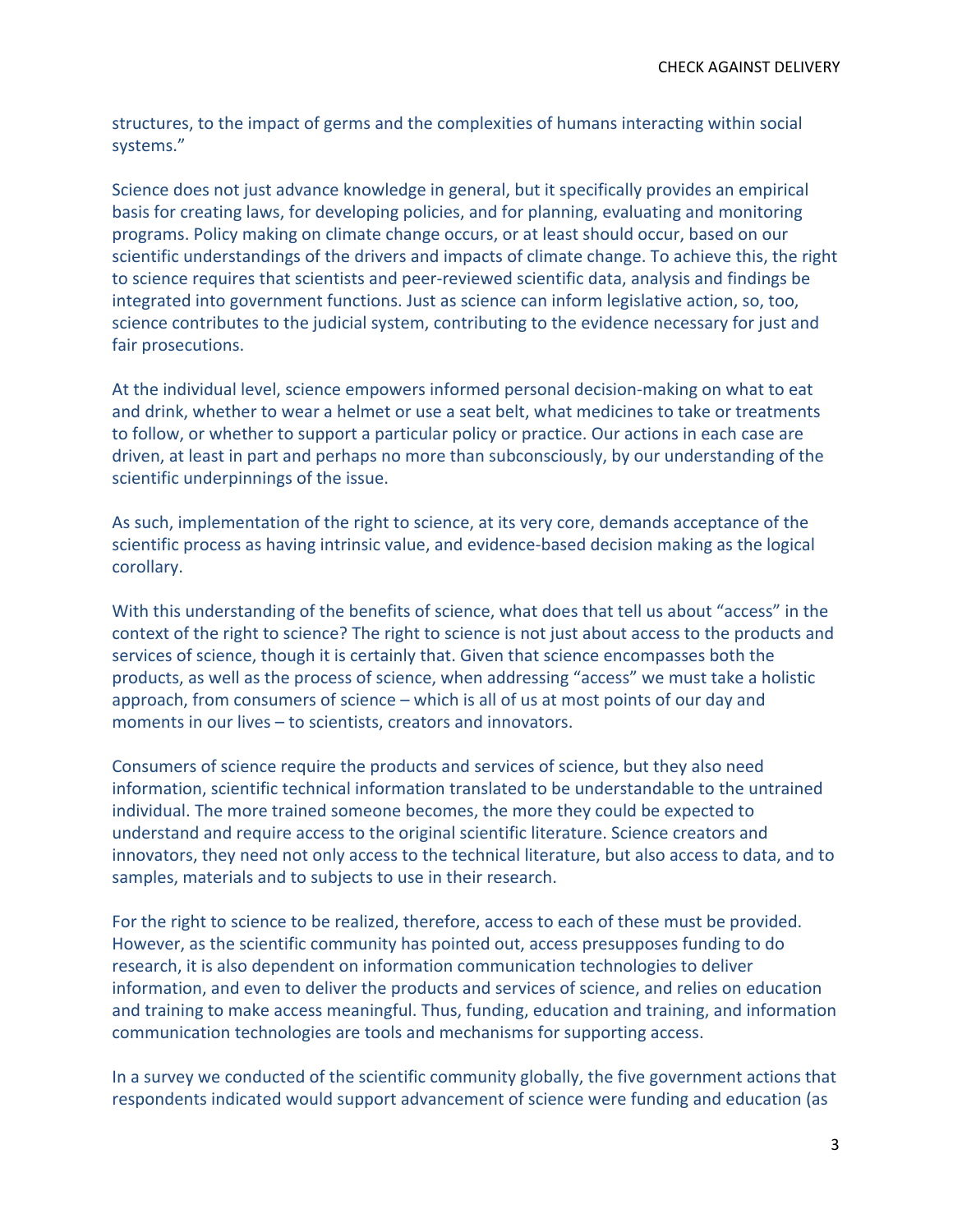suggested above), but also promoting a positive view of science and scientists among the public; ensuring open access to scientific information; and promoting and protecting academic freedom.

Indeed, Article 15(3) of the Covenant says specifically that governments have an obligation to "respect the freedom indispensable for scientific research." Scientific freedom requires allowing disclosure and criticism by scientists of government practices, facilitating international travel and collaboration for scientists, only imposing regulations that our limited, necessary, time bound and reviewed to protect against stifling scientific freedom, and protecting scientists against threats, harassment and intimidation by groups and individuals who oppose the topic of methods of their research.

All that said, as my organization declared recently in a statement on scientific freedom and responsibility, "Scientific freedom is the freedom to engage in scientific inquiry, pursue and apply knowledge, and communicate openly. This freedom is inextricably linked to and must be exercised in accordance with scientific responsibility. Scientific responsibility is the duty to conduct and apply science with integrity, in the interest of humanity, in a spirit of stewardship for the environment, and with respect for human rights."

So, despite the fact that the language of Article 15 does not address "responsibilities" of scientists, per se, it is imperative to consider the potential negative human rights implications of science – the conduct of scientific research as well as the applications of scientific knowledge. Scientific freedom is not absolute, but centers on this nexus of freedom and responsibility. It is government's role, when necessary, to pass laws and regulations limiting scientific freedom, though doing so narrowly and in a way that is consistent and subject to ongoing evaluation for effectiveness and continued need.

There are many instances in which we see restrictions on scientific freedom that do not meet these criteria. Rather, scientists, speaking out on topics of their expertise, or speaking out as members of an educated elite, are threatened, harassed, and sometimes silenced because their work and what they say runs contrary to a prevailing political narrative. Silencing science does nothing to promote good science, on the contrary, and without good science not only do we lose the benefits of scientific progress and its applications, but we risk our national security, we undermine economic development, and we certainly put in jeopardy sustainable development.

Countries at all levels of economic development can respect the right to science by respecting science and scientists, their freedom of expression of opinion and expression, and their freedom of association and movement. On the flip side, countries at all levels of economic development can take steps to prohibit or prevent the violation of human rights by scientific progress and its applications. Other core obligations of governments under this right, according to our assessment, include to guarantee non-discrimination and gender equality in the realization of the right, and also to adopt the measures necessary to protect and address the needs of marginalized and vulnerable populations, including with regard to funding, determining research priorities and the conduct of science. Finally, our initial research involving just scientists in the United States suggested that a core obligation on government was to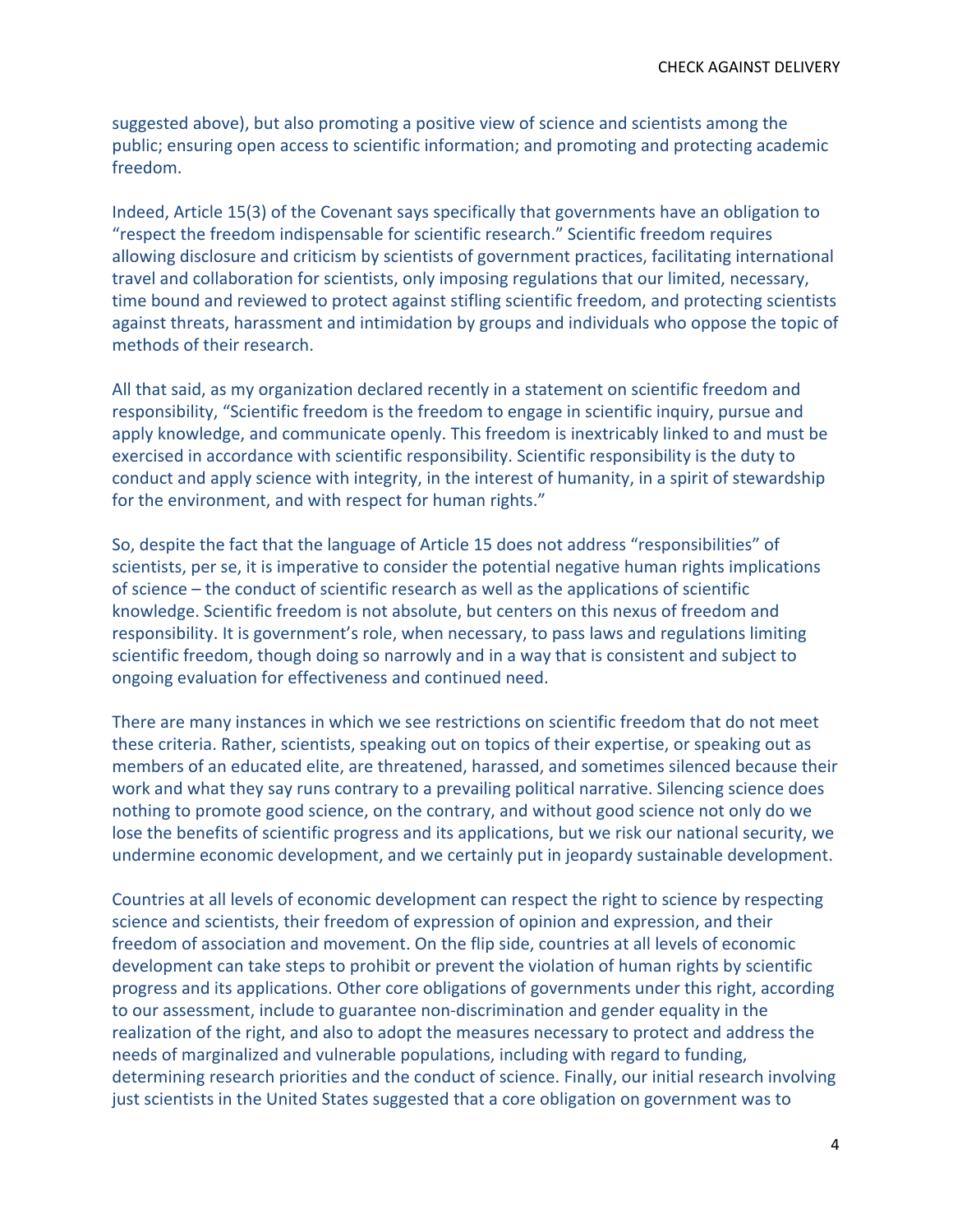eliminate barriers or obstacles to international cooperation in science and adopt measures to facilitate international scientific exchange and technology transfer.

Before I end, let me recap – the right to science is central to the realization of many other rights because of the material benefits derived from science. At the same time, the right to science is significant in itself because of the centrality of the scientific process, scientific methodologies and the information generated by science that are necessary to inform public policy matters and personal decision making. Access to the benefits of science, therefore, require more than access to the fruits of science, but also to the tools necessary to do science, the education to understand and use science, as well as the funding to conduct science.

Articulating what the right to science means in practice has the potential to serve as a watershed moment by providing the basis for governments and civil society, including the scientific community, to assess the extent to which any government is adequately supporting a robust scientific enterprise. The imperative is clear. By ratifying the International Covenant on Economic, Social and Cultural Rights 167 countries have voluntarily agreed to be bound to the terms of the treaty, but without an elaboration of the somewhat vague and amorphous language of the treaty, what obligations the treaty gives rise to are unclear. We must now go through the effort of defining the right so that it can be implemented, so that we can assess the extent to which the right is being realized and monitor the effectiveness of actions towards realization of the right, so that we can advocate for change, and seek remedies for violations.

I commend the organizers of this Congress for grappling with the right to science as it relates to specific issues and not as a theoretical or philosophical construct. It is only through the use of the right to science as a tool for communication, policy formulation, legal intervention, and impact evaluation that the right will gain meaning and teeth.

As I concluded at a meeting we held recently at UN Headquarters in New York, science lies at the heart of so much that is basic to our humanity, to our dignity as humans, and to our long term viability as a human race on this earth. I am proud to be part of the movement toward the elaboration of a General Comment on the right to science, and I am so pleased that the day is approaching when everyone from a school child in their classroom, to a minister at her desk, will think of the right to science as an overarching framework that supports and drives scientific knowledge, understanding, and the policies that science informs.

THE END